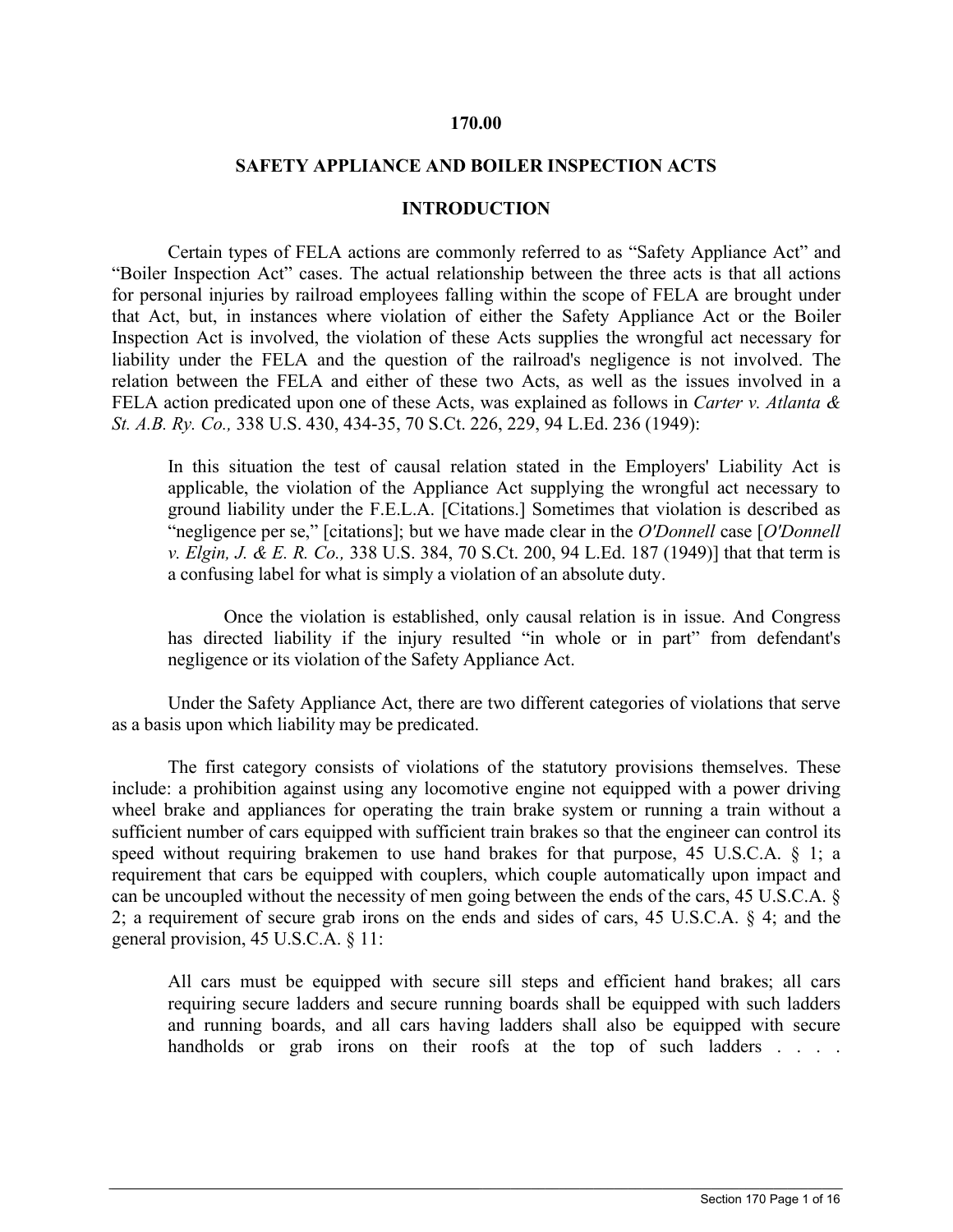The second category consists of violations of regulations promulgated by the Secretary of Transportation. Some of the sections under which the Secretary's regulatory powers might be exercised are 45 U.S.C.A. § 5 which prohibits the use of freight cars that do not comply with the "prescribed standards" as to the height of drawbars; section 9, which requires that at least 50% of the cars in any train be equipped with power brakes, subject to the power of the Secretary to increase the percentage, and which further requires that such power brakes conform to the Association of American Railroads standards for such brakes, subject to the Secretary's power to modify such standards for the purpose of achieving safety; and section 12, which requires that the appliances specified in section 4 (secure grab irons and handholds) and section 11 (secure sill steps, efficient hand brakes, secure ladders and running boards, secure grab irons or handholds) of the Act shall conform in number, dimensions, location, and manner of application to the standards fixed, and to be fixed by the Secretary.

Thus, in instructions as to duty in this second class of cases, attention must be given to the applicable rules and regulations, as well as to the statute itself. *See Atchison, T. & S.F. Ry. Co. v. Scarlett,* 300 U.S. 471, 57 S.Ct. 541, 81 L.Ed. 748 (1937) (liability predicated upon violation of rule prescribing standards for ladders; brace rod held not a ladder and rule not applicable); *Williams v. N.Y. Cent. R. Co.,* 402 Ill. 494, 501-03. 84 N.E.2d 399, 403-04 (1949) (ICC rules required boxcars to be equipped with running boards and had no such requirement for gondola cars; another rule provided that special cars should have the same equipment as required for cars of the nearest approximate type; question whether converted boxcar more nearly approximated a boxcar or a gondola car held for the jury).

The section of the Boiler Inspection Act establishing standards imposes a dual requirement that a locomotive, its boiler, tender and all parts and appurtenances (1) shall be in proper condition and safe to operate so that they may be employed in the active service of the carrier without unnecessary peril to life and limb, and (2) shall have been inspected as provided in the Act and be able to withstand the tests prescribed by the Secretary, 45 U.S.C.A. § 23. This latter requirement has been construed as delegating rule making power to the Interstate Commerce Commission (which was the predecessor to the Department of Transportation) under this Act as well. *Napier v. Atlantic Coast Line R. Co.,* 272 U.S. 605, 612, 47 S.Ct. 207, 209, 71 L.Ed. 432 (1926).The FELA itself provides for a further differentiation between actions based in part on the Safety Appliance and Boiler Inspection Acts and other actions based entirely on the FELA. Where violations of the Boiler Inspection and Safety Appliance Acts are involved, contributory negligence may not be considered in mitigation of damages, 45 U.S.C.A. § 53. In addition to the general section of the FELA abolishing the defense of assumption of risk, 45 U.S.C.A. § 54, the Safety Appliance Act contains a section also abolishing assumption of risk where the employee is injured even though the employee has actual notice of the violation, 45 U.S.C.A. § 7, and a specific provision saving actions for personal injury to employees in situations where the penal provisions of the act are not enforceable, 45 U.S.C.A. § 13.

A further difference arises in the manner of proof of cases based partly on the Safety Appliance and Boiler Inspection Acts. As expressed in *Myers v. Reading Co.,* 331 U.S. 477, 483,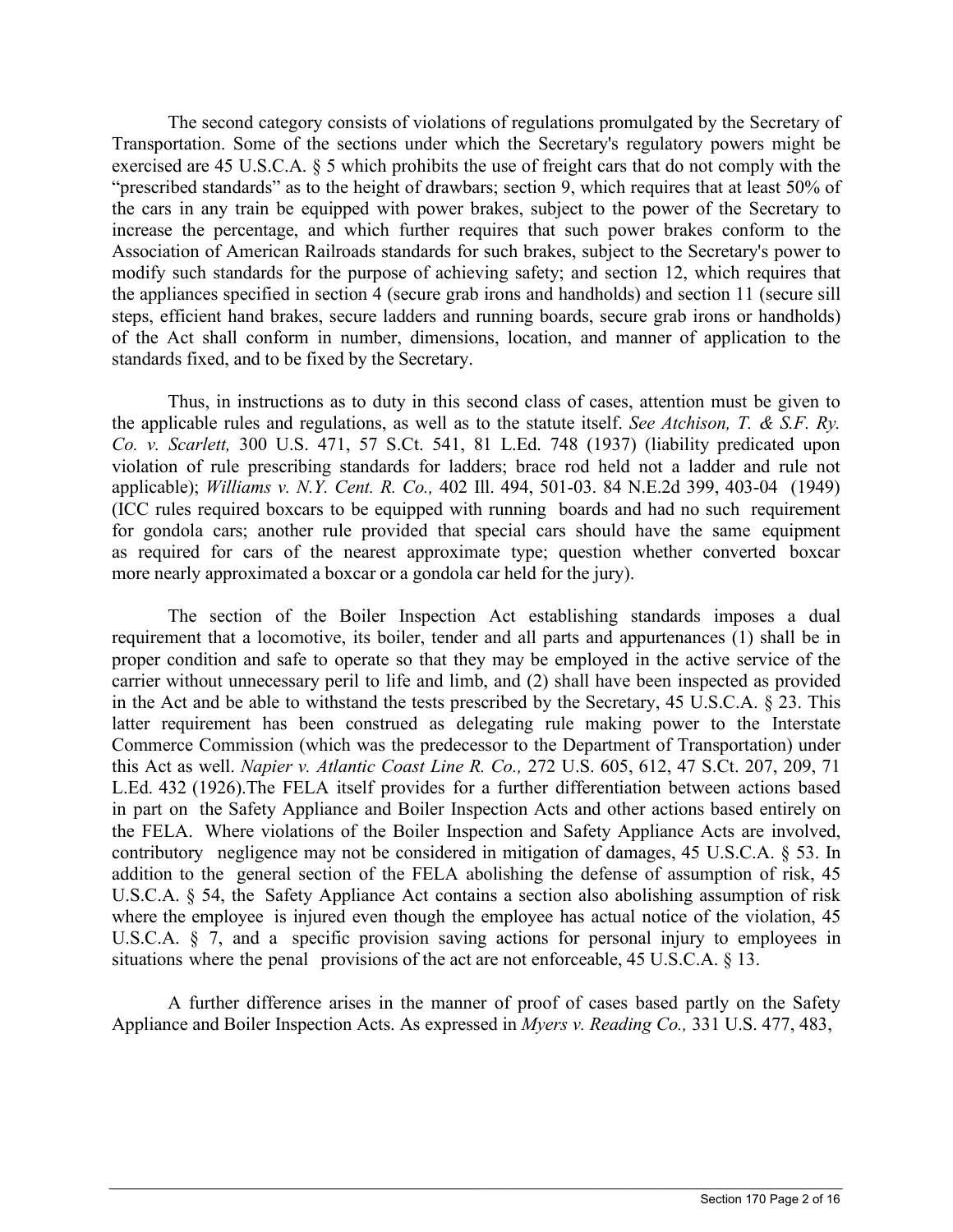67 S.Ct. 1334, 1338, 91 L.Ed. 1615 (1947), quoting from *Didinger v. Pa. R. Co.,* 39 F.2d 798, 799 (6th Cir. 1930):

'There are two recognized methods of showing the inefficiency of hand brake equipment. Evidence may be adduced to establish some particular defect, or the same inefficiency may be established by showing a failure to function, when operated with due care, in the normal, natural, and usual manner.'

*See also Spokane & I. E. R. Co. v. Campbell,* 241 U.S. 497, 505, 36 S.Ct. 683, 687, 60 L.Ed. 1125 (1916), for an illustration of the kind of evidence that establishes a violation of the Safety Appliance Act. The terms efficient and inefficient as used in 45 U.S.C.A. § 11 have been defined as follows: "Efficient means adequate in performance; producing properly a desired effect. Inefficient means not producing or not capable of producing the desired effect: incapable; incompetent; inadequate." *Spotts v. Baltimore & O.R. Co.,* 102 F.2d 160, 162 (7th Cir.1938).

In *O'Donnell v. Elgin, J. & E. Ry. Co.,* 338 U.S. 384, 394, 70 S.Ct. 200, 206, 94 L.Ed. 187 (1949), the Supreme Court, in holding that plaintiff was entitled to a preemptive instruction that equipping a car with a coupler that broke was a violation of the Safety Appliance Act, in effect held that proof of malfunction was sufficient evidence of a violation, indicating, by means of a footnote, that the only defense would be proof that the failure was caused through something other than the inadequacy or defectiveness of the appliance. *See also Coleman v. Burlington N., Inc.,* 681 F.2d 542 (8th Cir. 1982), where the court held that where there is no factual issue as to the failure of a safety appliance required by the Act to function properly, the jury must be given a preemptive instruction that said failure did constitute a violation of the Act.

Finally, sections 1, 2, 6 and 11 of the Safety Appliance Act as well as language in the Boiler Inspection Act  $(\S 23)$  limit their applicability to equipment which is hauled or used on the carrier's line. *Tisneros v. Chi. & N.W. Ry. Co.,* 197 F.2d 466 (7th Cir. 1952), *cert. denied*, 344 U.S. 885, 73 S.Ct. 184, 97 L.Ed. 685 (1952) (fire knocker, injured while climbing engine to either extinguish or build up fire in engine standing in roundhouse, denied recovery); *Lyle v. Atchison, T. & S.F. Ry. Co.,* 177 F.2d 221 (7th Cir. 1949), *cert. denied*, 339 U.S. 913, 70 S.Ct. 574, 94 L.Ed. 1339 (1950) (hostler's helper servicing locomotives to prepare them for use, denied recovery); *Baltimore & Ohio R. Co. v. Hooven,* 297 F. 919 (6th Cir. 1924) (Safety Appliance Act case; locomotive in roundhouse for monthly inspection and repairs held not in use). *But see Jenkins v. Chi. & E. Ill. R.R.,* 5 Ill.App.3d 954, 284 N.E.2d 392 (1st Dist.1972) (prior use is not a sufficient basis for liability, but a car held to be "in use" even though it had been delivered to a user on its own spur track for loading and unloading); *Angell v. Chesapeake & O. Ry. Co.,* 618 F.2d 260 (4th Cir. 1980) (engine held "in use" even though it was on a service and maintenance track when maintenance was completed and engine was being returned to active track).

More extended discussions of the problems involved in actions predicated upon violations of these two Acts are contained in the articles cited in the introduction to the FELA at IPI 160.00.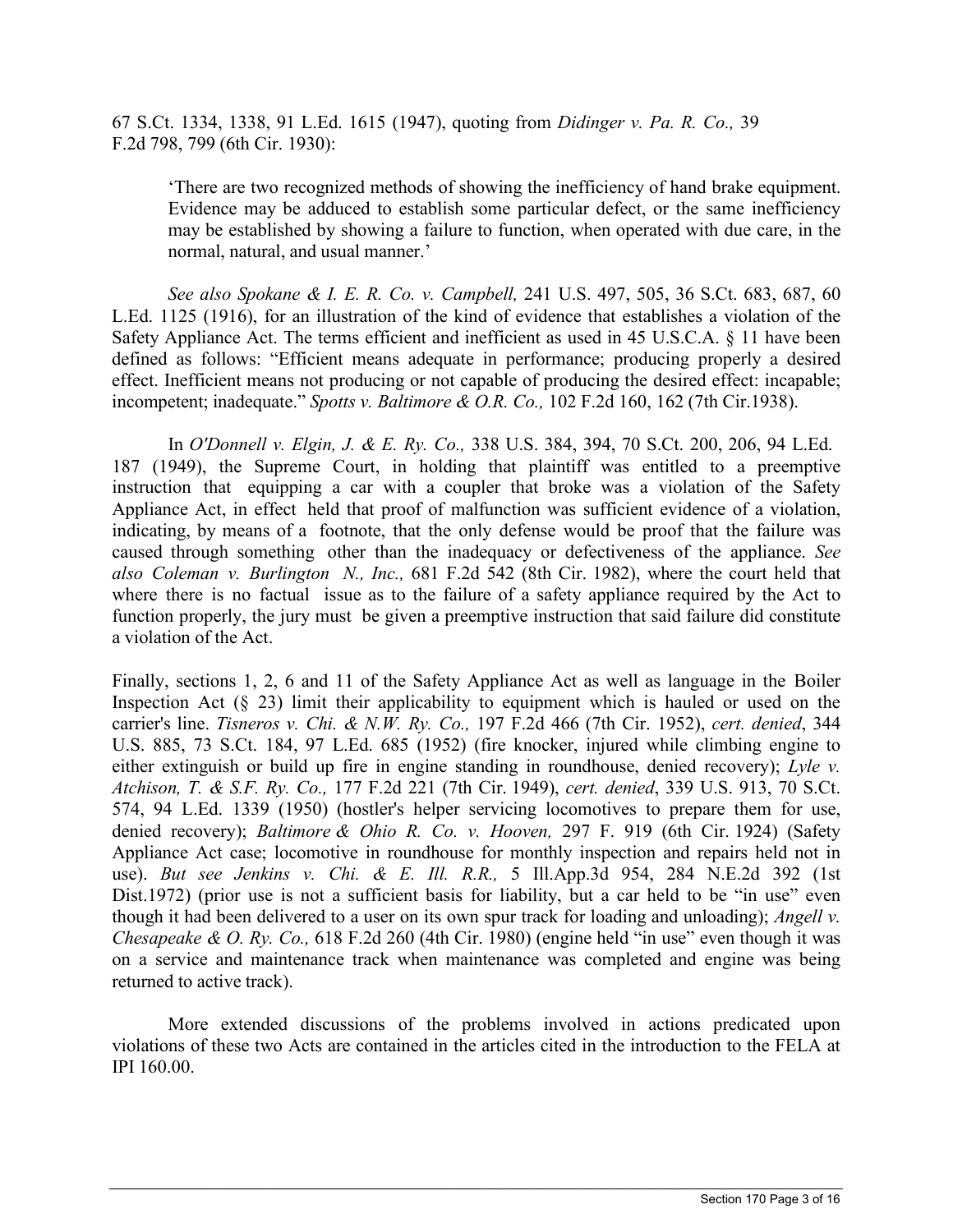These instructions do not cover the following factual issues: whether the locomotive was being "used on its line" by the railroad, whether the plaintiff or decedent was an employee, or the question of interstate commerce. Where such an issue exists, the instructions should be modified or supplemented, if and to the extent that the court determines that the issue is one for the jury.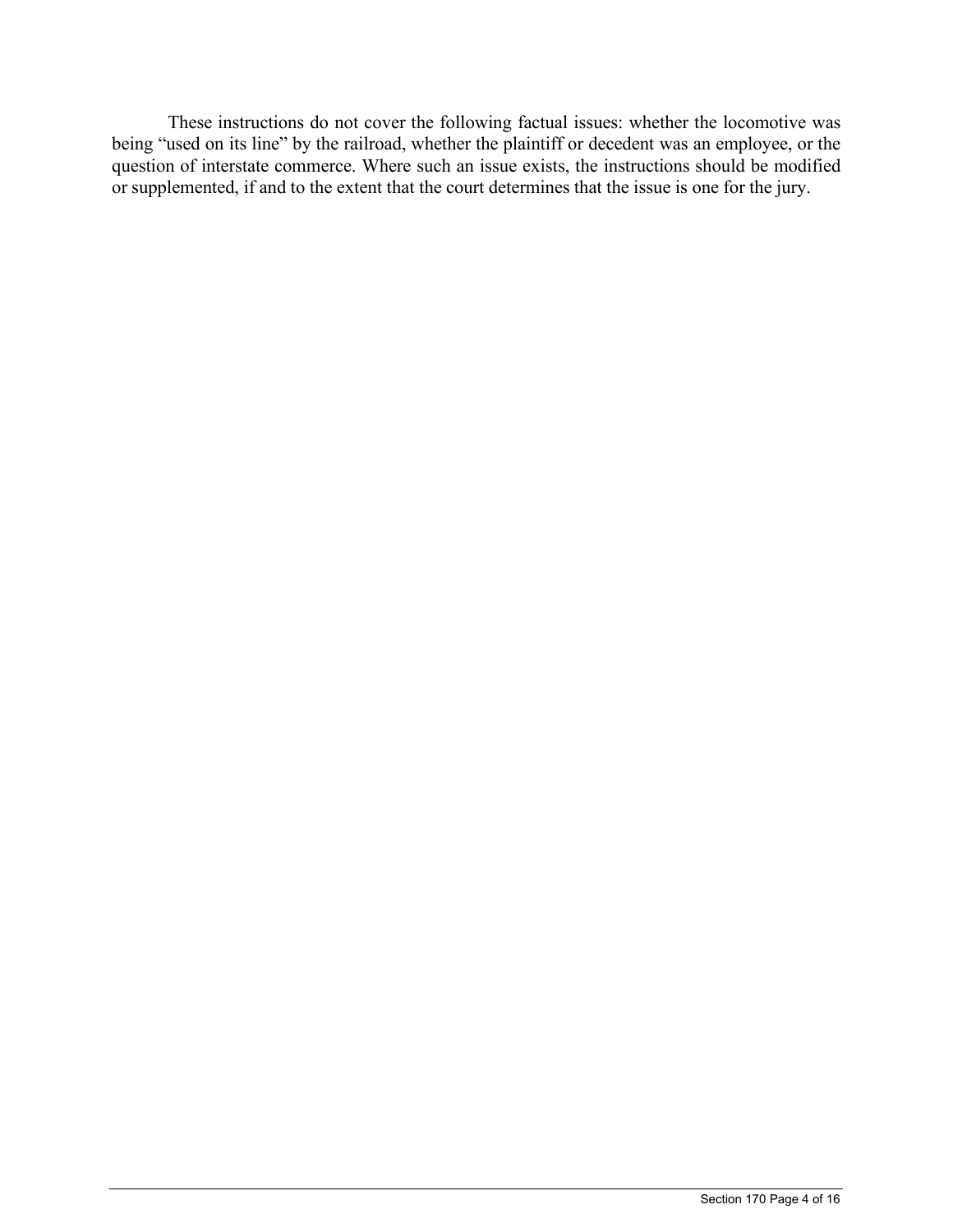### **170.1.1 Safety Appliance Act--Statutory Provisions**

At the time of the occurrence, there was in force a federal statute known as the Safety Appliance Act. That Act imposed upon the railroad the absolute duty to have all cars that it hauls or permits to be hauled or used on its line [equipped with couplers coupling automatically by impact, and which can be uncoupled without the necessity of persons going between the ends of the cars] [equipped with efficient hand brakes] [equipped with secure and adequate grab irons or handholds at the ends and sides of each car (and on the roof at the top of the ladder on each car)].

This statute is violated when [a coupler fails to function properly while (used) (operated) in the usual and customary manner] [a coupler fails to function properly because of a defect] [hand brakes fail to perform properly while (used) (operated) in the usual and customary manner] [hand brakes fail to perform properly because of a defect] [a car does not have the required grab irons or handholds] [a car grab iron or handhold on a car is not secure or adequate for use].

The statute provides that railroads violating the Act are liable to persons covered under the Act for [injuries] [death] when the violation caused or contributed to cause the [injuries] [death].

The statute further provides that neither negligence on the part of the employee nor the absence of negligence on the part of the railroad is a defense to liability under this Act.

## **Notes on Use**

This instruction is a combination of, and replaces, former IPI instructions 170.01, 170.02, and 170.03.

A violation of the Act is proved by establishing a specific defect or by proof that the coupler or brake failed to function properly when used with due care in the normal and usual manner. *See* Introduction. The bracketed terms in paragraph two of the instruction should be used to make the instruction conform to the evidence.

### **Comment**

The instruction follows the language of the statutory sections except for the phrase "absolute duty" and the use of this paragraph, including that phrase is proper. *Howard v. Baltimore & O. C. T. R. Co.,* 327 Ill.App. 83, 63 N.E.2d 774 (1st Dist.1945). The second paragraph states the way in which the violation may be proved. *See* Introduction. Where the evidence tends to support both allegations of negligence and violation of the Act, a plaintiff is entitled to have the instruction given. *O'Donnell v. Elgin, J. & E. Ry. Co.,* 338 U.S. 384, 70 S.Ct. 200, 94 L.Ed. 187 (1949).

It is reversible error if the court does not separate the negligence claim from the claim for violation of the Act and make it clear that neither evidence of negligence nor due care can be considered in determining a defendant's liability under the Act. *Trout v. Pa. R. Co.,* 300 F.2d 826 (3d Cir. 1962).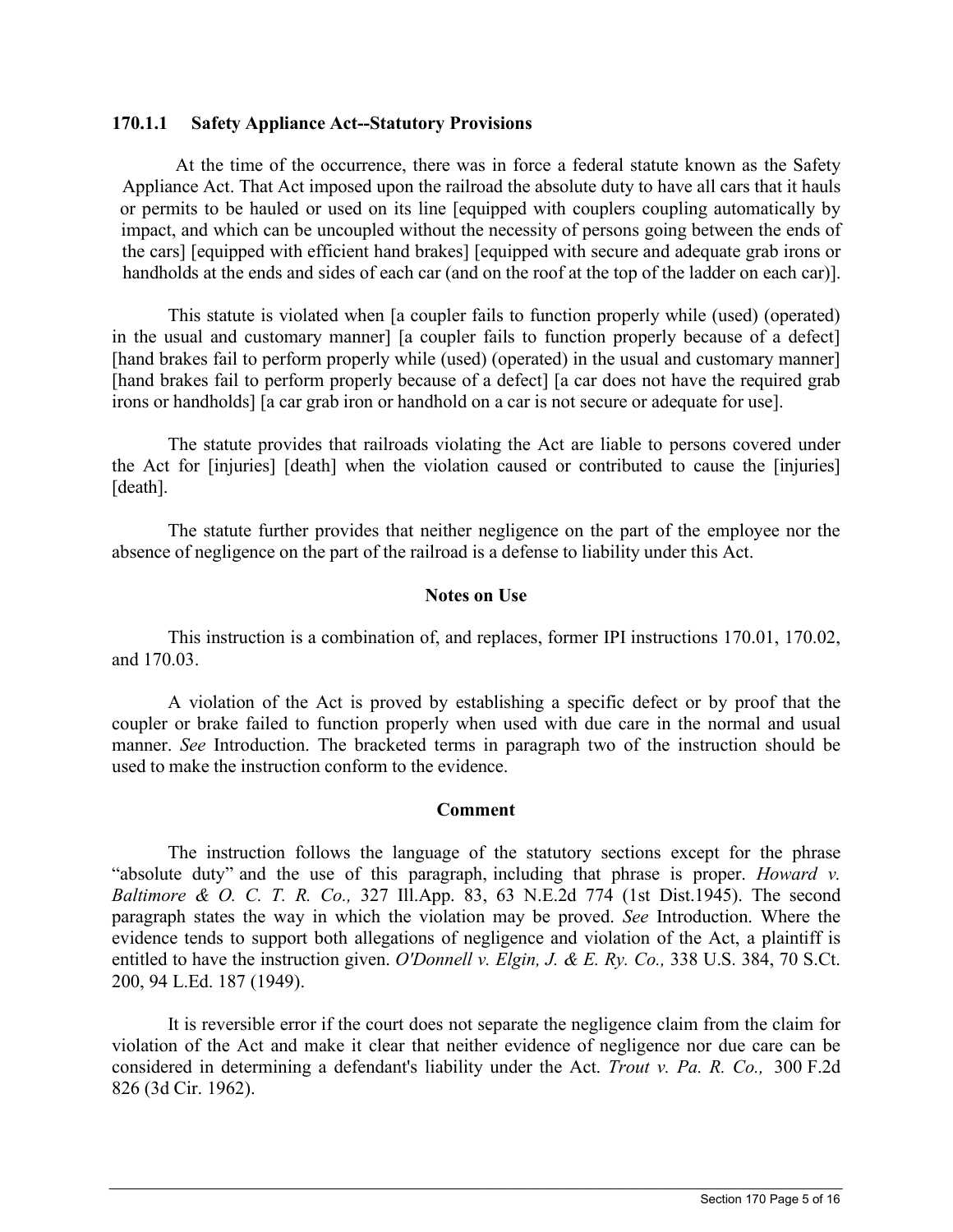If the evidence establishes that the plaintiff or decedent was engaged in the "coupling process" when injured or killed, the evidence is sufficient as a matter of law to constitute cause in fact, and there is no issue of proximate cause to be decided by the jury. *Reynolds v. Alton & S. Ry. Co.,* 115 Ill.App.3d 88, 450 N.E.2d 402, 70 Ill.Dec. 929 (5th Dist.1983).

In *Spotts v. Baltimore & O. R. Co.,* 102 F.2d 160, 162 (7th Cir. 1938), the court defined the terms efficient and inefficient under this section as follows: "Efficient means adequate in performance; producing properly a desired effect. Inefficient means not producing or not capable of producing the desired effect; incapable; incompetent, inadequate."

 $\_$  ,  $\_$  ,  $\_$  ,  $\_$  ,  $\_$  ,  $\_$  ,  $\_$  ,  $\_$  ,  $\_$  ,  $\_$  ,  $\_$  ,  $\_$  ,  $\_$  ,  $\_$  ,  $\_$  ,  $\_$  ,  $\_$  ,  $\_$  ,  $\_$  ,  $\_$  ,  $\_$  ,  $\_$  ,  $\_$  ,  $\_$  ,  $\_$  ,  $\_$  ,  $\_$  ,  $\_$  ,  $\_$  ,  $\_$  ,  $\_$  ,  $\_$  ,  $\_$  ,  $\_$  ,  $\_$  ,  $\_$  ,  $\_$  ,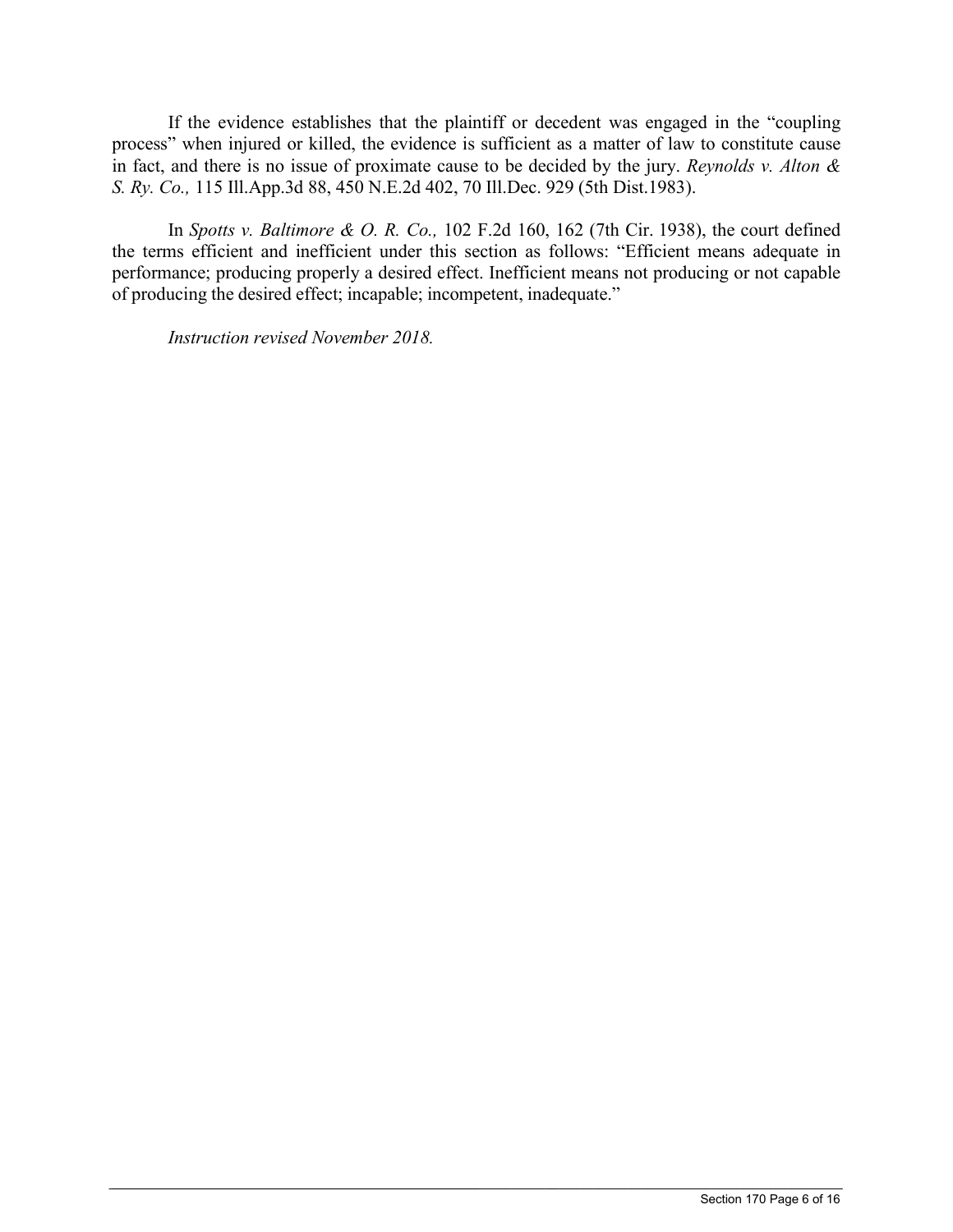## **170.1.2 Safety Appliance Act--Issues Made by the Pleadings**

[The plaintiff claims that he was injured and sustained damages while he was engaged in the course of his employment by the railroad.]

[The plaintiff claims that [decedent's name] was killed while [decedent's name] was engaged in the course of his employment by the railroad, and that [names of beneficiaries] sustained damages by reason of [decedent's name]'s death.]

The plaintiff further claims that the railroad violated the Safety Appliance Act in [that] [one or more of the following respects]:

[1.] [The coupler (on a car used on its line) (on one of its cars) failed to function properly] [when it was (used) (operated) in the usual and customary manner].

[2.] [The coupler (on a car used on its line) (on one of its cars) failed to function properly because of a defect.]

[3.] [The hand brakes (on a car used on its line) (on one of its cars) failed to perform properly when they were (used) (operated) in the usual and customary manner.]

[4.] [The hand brakes (on a car used on its line) (on one of its cars) failed to perform properly because of a defect.]

[5.] [A car used on its line] [One of its cars] [did not have the required grab irons or handholds.]

[6.] [The grab iron or handhold (on a car used on its line) (on one of its cars) was not secure or adequate for use.]

The plaintiff further claims that [one or more of] the alleged violation[s] of the Act, caused, or contributed to cause, the [injury] [death].

The railroad denies [that it violated the Safety Appliance Act as claimed by the plaintiff] [or] [and] [that (plaintiff) (decedent) was engaged in the course of his employment for the railroad at the time of the alleged occurrence].

[The railroad further denies that any violation of the Act caused, or contributed to cause (any of the alleged injuries) (the death).]

[The railroad further denies that the plaintiff was injured or sustained damages (to the extent claimed).]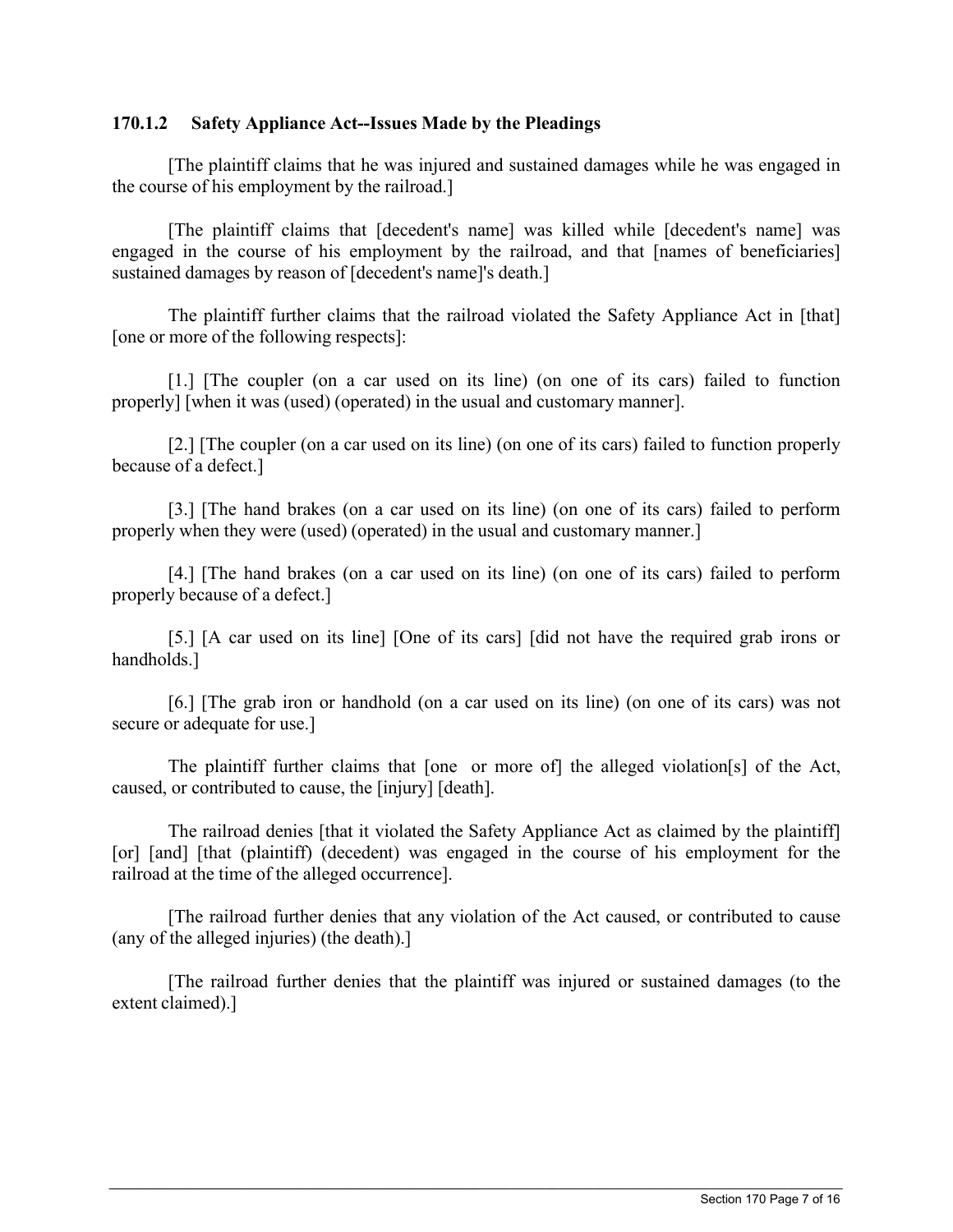### **Notes on Use**

This instruction is new. The former Safety Appliance Act instructions did not include an issues instruction.

The first two paragraphs are alternatives.

The numbered bracketed terms should be used to make the instruction conform to the evidence and the statutory violation alleged. For example, [1] and [2] are for use with alleged violations of 45 U.S.C.A. § 2; [3] and [4] are for use with alleged violations of 45 U.S.C.A. § 11; and [5] and [6] are for use with alleged violations of 45 U.S.C.A. § 4.

Factual issues as to whether the car was being "used on its line" by the railroad, whether the plaintiff or decedent was an employee, or whether there was the requisite nexus with interstate commerce are not covered by this instruction. Where such issues exist and the court rules that the issue is one for the jury, the instruction should be modified accordingly.

 $\_$  ,  $\_$  ,  $\_$  ,  $\_$  ,  $\_$  ,  $\_$  ,  $\_$  ,  $\_$  ,  $\_$  ,  $\_$  ,  $\_$  ,  $\_$  ,  $\_$  ,  $\_$  ,  $\_$  ,  $\_$  ,  $\_$  ,  $\_$  ,  $\_$  ,  $\_$  ,  $\_$  ,  $\_$  ,  $\_$  ,  $\_$  ,  $\_$  ,  $\_$  ,  $\_$  ,  $\_$  ,  $\_$  ,  $\_$  ,  $\_$  ,  $\_$  ,  $\_$  ,  $\_$  ,  $\_$  ,  $\_$  ,  $\_$  ,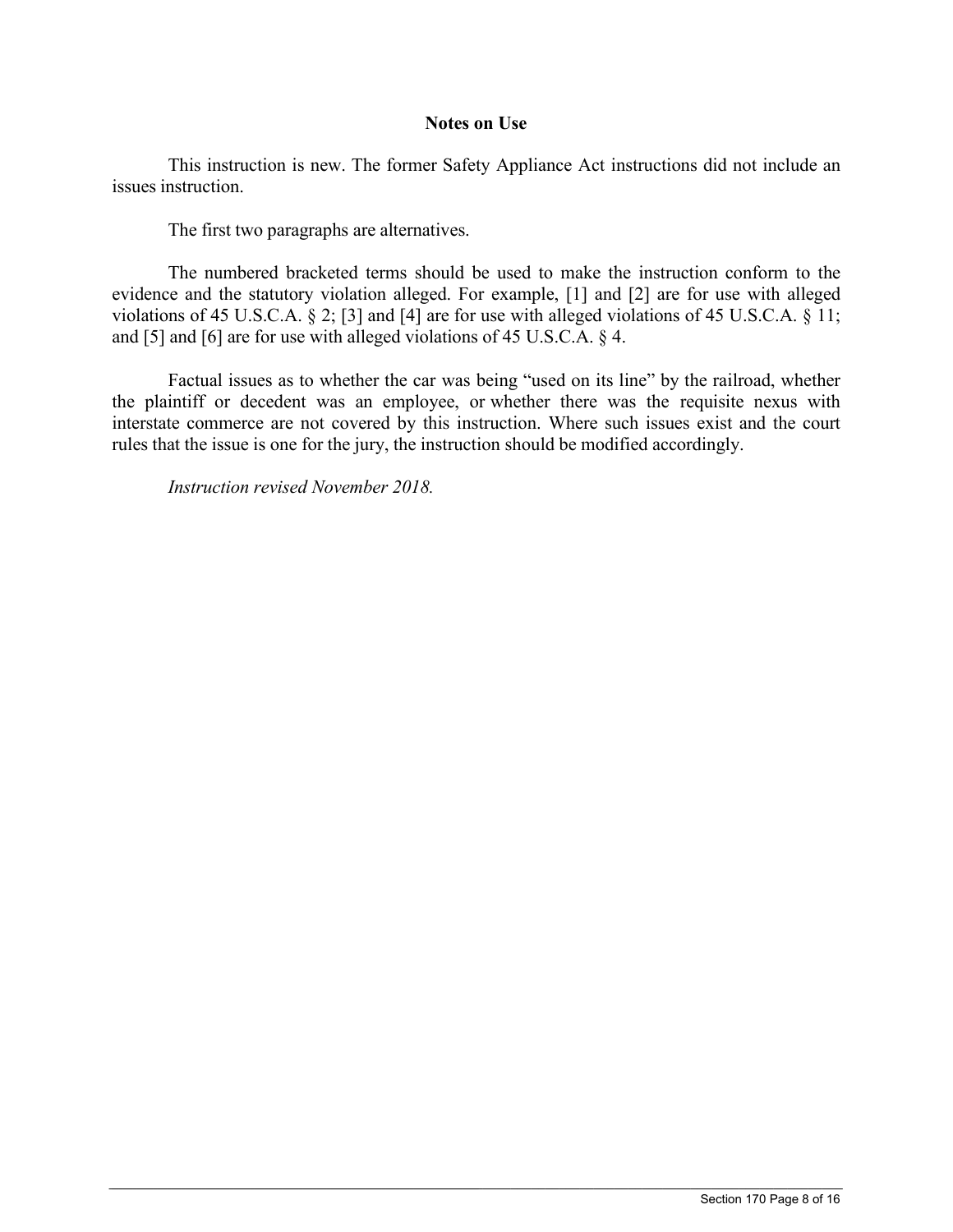## **170.1.3 Safety Appliance Act--Burden of Proof**

The plaintiff has the burden of proving each of the following propositions:

First, that the [plaintiff was injured] [decedent was killed] while the [plaintiff] [decedent] was engaged in the course of his employment by the railroad.

Second, that the railroad violated the Safety Appliance Act in one of the ways claimed by the plaintiff as stated in these instructions.

Third, that a violation of the Safety Appliance Act caused, or contributed to cause [plaintiff's injury] [decedent's death].

If you find from your consideration of all the evidence that each of these propositions has been proved, then your verdict should be for the plaintiff. If, on the other hand, you find from your consideration of all the evidence that any of these propositions has not been proved, then your verdict should be for the railroad.

## **Notes on Use**

The former Safety Appliance Act instructions did not include a burden of proof instruction.

 $\_$  ,  $\_$  ,  $\_$  ,  $\_$  ,  $\_$  ,  $\_$  ,  $\_$  ,  $\_$  ,  $\_$  ,  $\_$  ,  $\_$  ,  $\_$  ,  $\_$  ,  $\_$  ,  $\_$  ,  $\_$  ,  $\_$  ,  $\_$  ,  $\_$  ,  $\_$  ,  $\_$  ,  $\_$  ,  $\_$  ,  $\_$  ,  $\_$  ,  $\_$  ,  $\_$  ,  $\_$  ,  $\_$  ,  $\_$  ,  $\_$  ,  $\_$  ,  $\_$  ,  $\_$  ,  $\_$  ,  $\_$  ,  $\_$  ,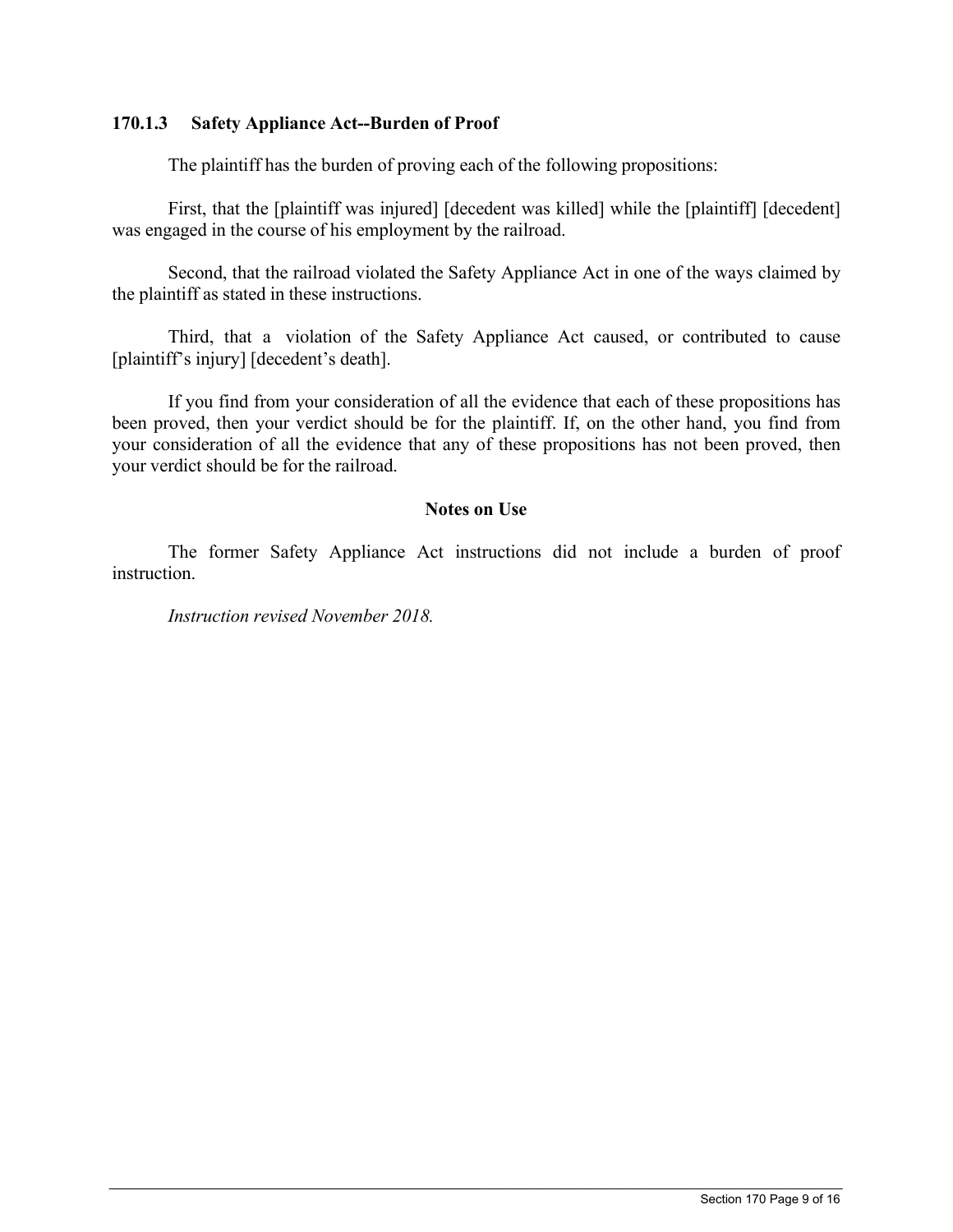# **170.03 Safety Appliance Act –Locomotive Inspection Act – Definition of Causation**

Defendant "caused or contributed to cause" plaintiff's [injury] [death] if the violation of the Act played a part – no matter how small – in bringing about the [injury] [death]. [There can be more than one cause contributing to an [injury] [death].]

## **Comment**

 $\_$  ,  $\_$  ,  $\_$  ,  $\_$  ,  $\_$  ,  $\_$  ,  $\_$  ,  $\_$  ,  $\_$  ,  $\_$  ,  $\_$  ,  $\_$  ,  $\_$  ,  $\_$  ,  $\_$  ,  $\_$  ,  $\_$  ,  $\_$  ,  $\_$  ,  $\_$  ,  $\_$  ,  $\_$  ,  $\_$  ,  $\_$  ,  $\_$  ,  $\_$  ,  $\_$  ,  $\_$  ,  $\_$  ,  $\_$  ,  $\_$  ,  $\_$  ,  $\_$  ,  $\_$  ,  $\_$  ,  $\_$  ,  $\_$  ,

See the Comment to IPI 160.2.2 regarding the FELA causation standard.

*Instruction and Comment approved November 2018.*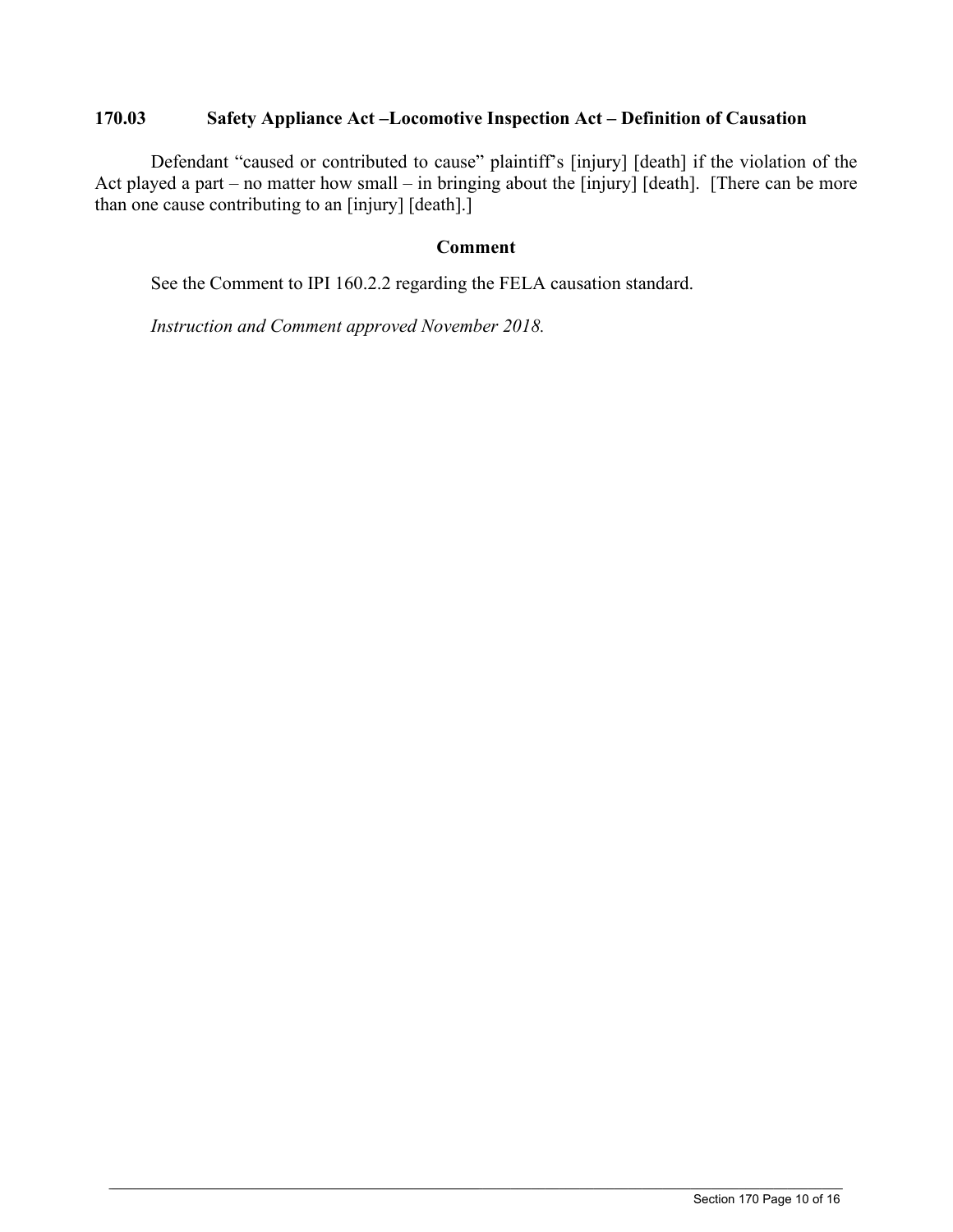# **170.4 Safety Appliance Act--Locomotive Inspection Act--No Assumption of Risk by Employee**

At the time of the occurrence there was in force a federal statute known as the [Safety Appliance Act] [Locomotive Inspection Act] which provided that in any action brought against a railroad to recover damages for [injury to] [the death of] an employee, the employee shall not be held to have assumed the risks of his employment in any case where the violation by the railroad of the Act caused, or contributed to cause, the [injury to] [death of] the employee.

## **Comment**

This instruction paraphrases that portion of 45 U.S.C.A. § 54 applicable to cases based upon Safety Appliance Act and Boiler Inspection Act violations.

 $\_$  ,  $\_$  ,  $\_$  ,  $\_$  ,  $\_$  ,  $\_$  ,  $\_$  ,  $\_$  ,  $\_$  ,  $\_$  ,  $\_$  ,  $\_$  ,  $\_$  ,  $\_$  ,  $\_$  ,  $\_$  ,  $\_$  ,  $\_$  ,  $\_$  ,  $\_$  ,  $\_$  ,  $\_$  ,  $\_$  ,  $\_$  ,  $\_$  ,  $\_$  ,  $\_$  ,  $\_$  ,  $\_$  ,  $\_$  ,  $\_$  ,  $\_$  ,  $\_$  ,  $\_$  ,  $\_$  ,  $\_$  ,  $\_$  ,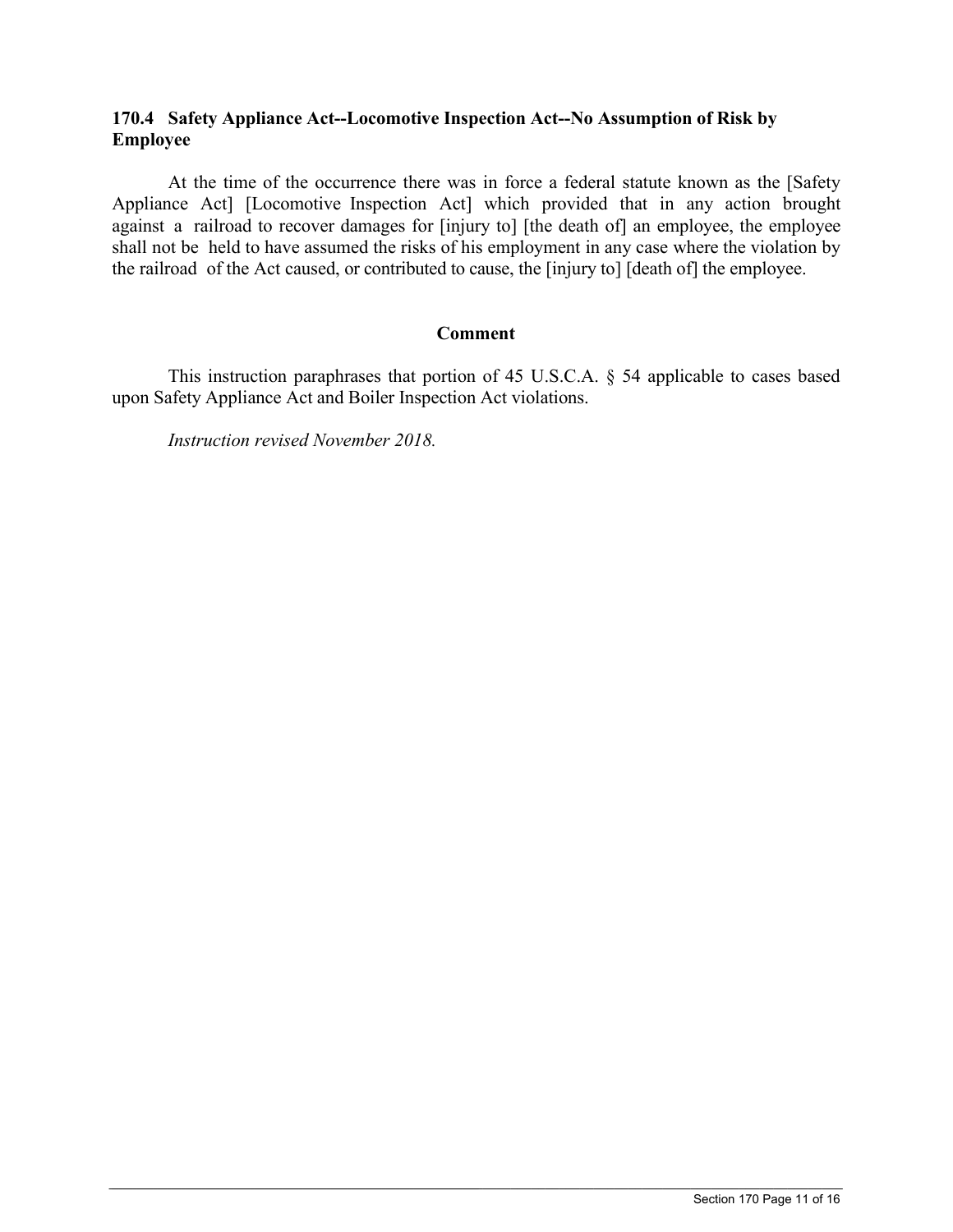# **170.5 Combined FELA & Safety Appliance Act or Locomotive Inspection Act Case--No Assumption of Risk by Employee**

At the time of the occurrence there was in force a federal statute which provided that in any action brought against a railroad to recover damages for [injury to] [the death of] an employee, the employee shall not be held to have assumed the risks of his employment in any case where the negligence of any of the officers, agents, or employees of the railroad or where the violation by the railroad of any statute enacted for the safety of the employee caused, or contributed to cause, the [injury to] [death of] the employee.

## **Notes on Use**

This instruction combines the portion of 45 U.S.C.A. § 54 applicable to FELA negligence actions with those applicable to actions based on violations of the Safety Appliance Act or Boiler Inspection Act. It should be given in lieu of IPI 160.09 and 170.04 when both types of action are submitted to the jury.

### **Comment**

 $\_$  ,  $\_$  ,  $\_$  ,  $\_$  ,  $\_$  ,  $\_$  ,  $\_$  ,  $\_$  ,  $\_$  ,  $\_$  ,  $\_$  ,  $\_$  ,  $\_$  ,  $\_$  ,  $\_$  ,  $\_$  ,  $\_$  ,  $\_$  ,  $\_$  ,  $\_$  ,  $\_$  ,  $\_$  ,  $\_$  ,  $\_$  ,  $\_$  ,  $\_$  ,  $\_$  ,  $\_$  ,  $\_$  ,  $\_$  ,  $\_$  ,  $\_$  ,  $\_$  ,  $\_$  ,  $\_$  ,  $\_$  ,  $\_$  ,

*See* Comment to IPI 160.09.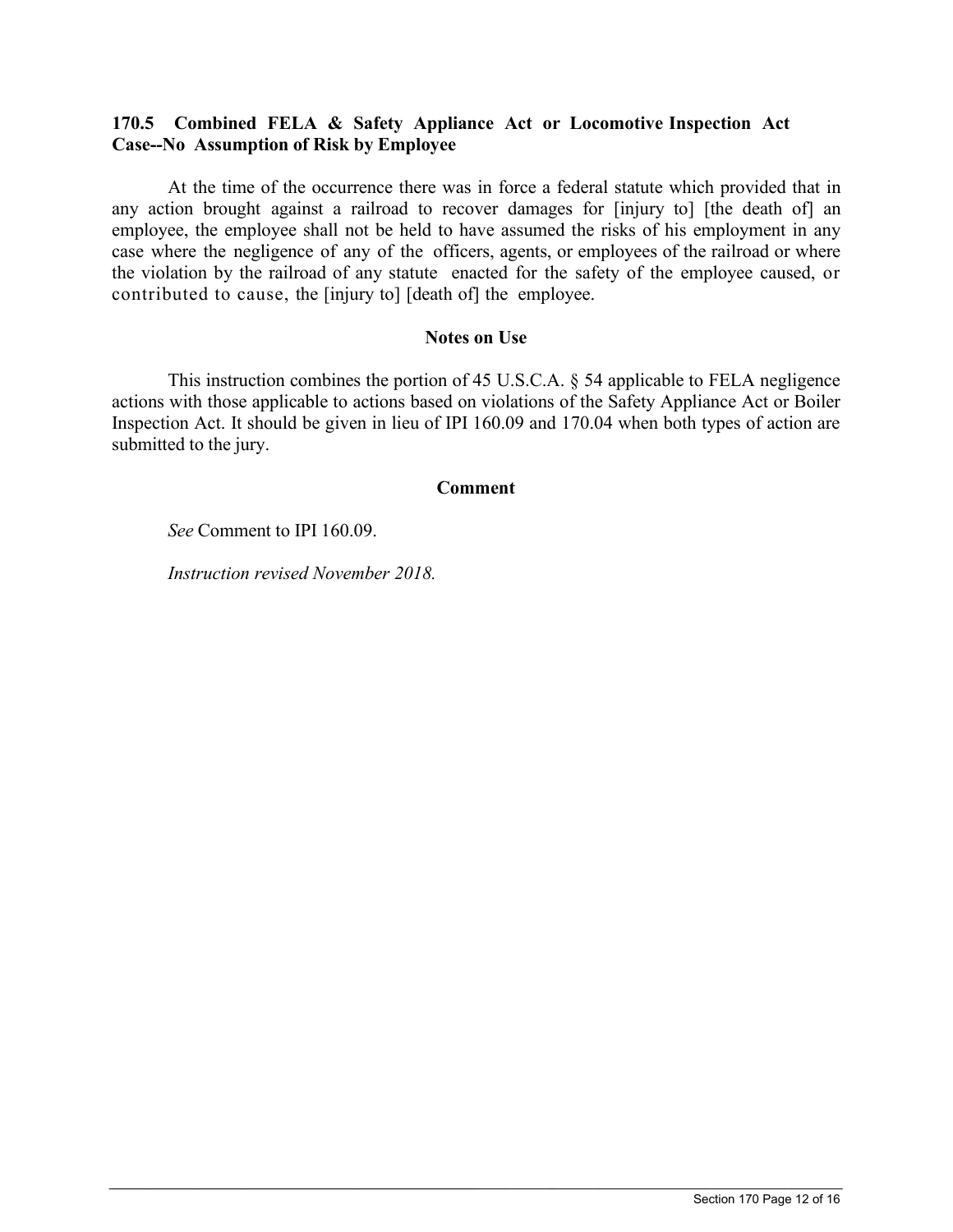### **170.6 Locomotive Inspection Act--Statutory Provisions**

At the time of the occurrence, there was in force a federal statute known as the Locomotive Inspection Act. That Act imposed upon the railroad the absolute duty to have every locomotive used or permitted to be used on its line, together with [the (boiler) (tender)] all parts and appurtenances of any such locomotive, in a proper and safe condition for operation on the railroad without unnecessary danger to life or limb.

The statute provides that railroads violating the Act are liable to persons covered under the Act for [injuries] [death] when the violations caused or contributed to cause the [injuries] [death].

The statute further provides that neither negligence on the part of the employee nor the absence of negligence on the part of the railroad is a defense to liability under this Act.

### **Notes on Use**

The second paragraph has been added to make it clear that the statute is violated if the equipment is unsafe in use despite the fact that no actual defect in the equipment is shown.

### **Comment**

This instruction covers a violation of 45 U.S.C.A. § 23, the Boiler Inspection Act. The comment under IPI 170.01.01 is applicable since the Act is given the same construction as the Safety Appliance Act. *Lilly v. Grand Trunk W. R. Co.,* 317 U.S. 481, 485-88, 63 S.Ct. 347, 350-52, 87 L.Ed. 411 (1943); *Calabritto v. N.Y., N.H. & H.R. Co.,* 287 F.2d 394 (2d Cir. 1961, *cert. denied,* 366 U.S. 928, 81 2.Ct. 1649, 6 L.Ed.2d 387 (1961).

Dangerous conditions caused by foreign substances (such as ice or sand and oil) may give rise to liability under the Boiler Inspection Act even in the absence of a violation of federal safety regulations. *Whelan v. Penn Cent. Co.,* 503 F.2d 886 (2d Cir. 1974).

In *Bankston v. Chesapeake & Ohio Ry. Co.,* 128 Ill.App.3d 166, 470 N.E.2d 512, 83 Ill.Dec. 386 (1st Dist.1984), there was evidence that oil was on the exterior catwalk of the locomotive and that the plaintiff slipped on the oil. This instruction was given without objection. The court held that this evidence supported the jury's findings that the railroad had violated 45 U.S.C.A. § 23 and was liable to the plaintiff.

 $\_$  ,  $\_$  ,  $\_$  ,  $\_$  ,  $\_$  ,  $\_$  ,  $\_$  ,  $\_$  ,  $\_$  ,  $\_$  ,  $\_$  ,  $\_$  ,  $\_$  ,  $\_$  ,  $\_$  ,  $\_$  ,  $\_$  ,  $\_$  ,  $\_$  ,  $\_$  ,  $\_$  ,  $\_$  ,  $\_$  ,  $\_$  ,  $\_$  ,  $\_$  ,  $\_$  ,  $\_$  ,  $\_$  ,  $\_$  ,  $\_$  ,  $\_$  ,  $\_$  ,  $\_$  ,  $\_$  ,  $\_$  ,  $\_$  ,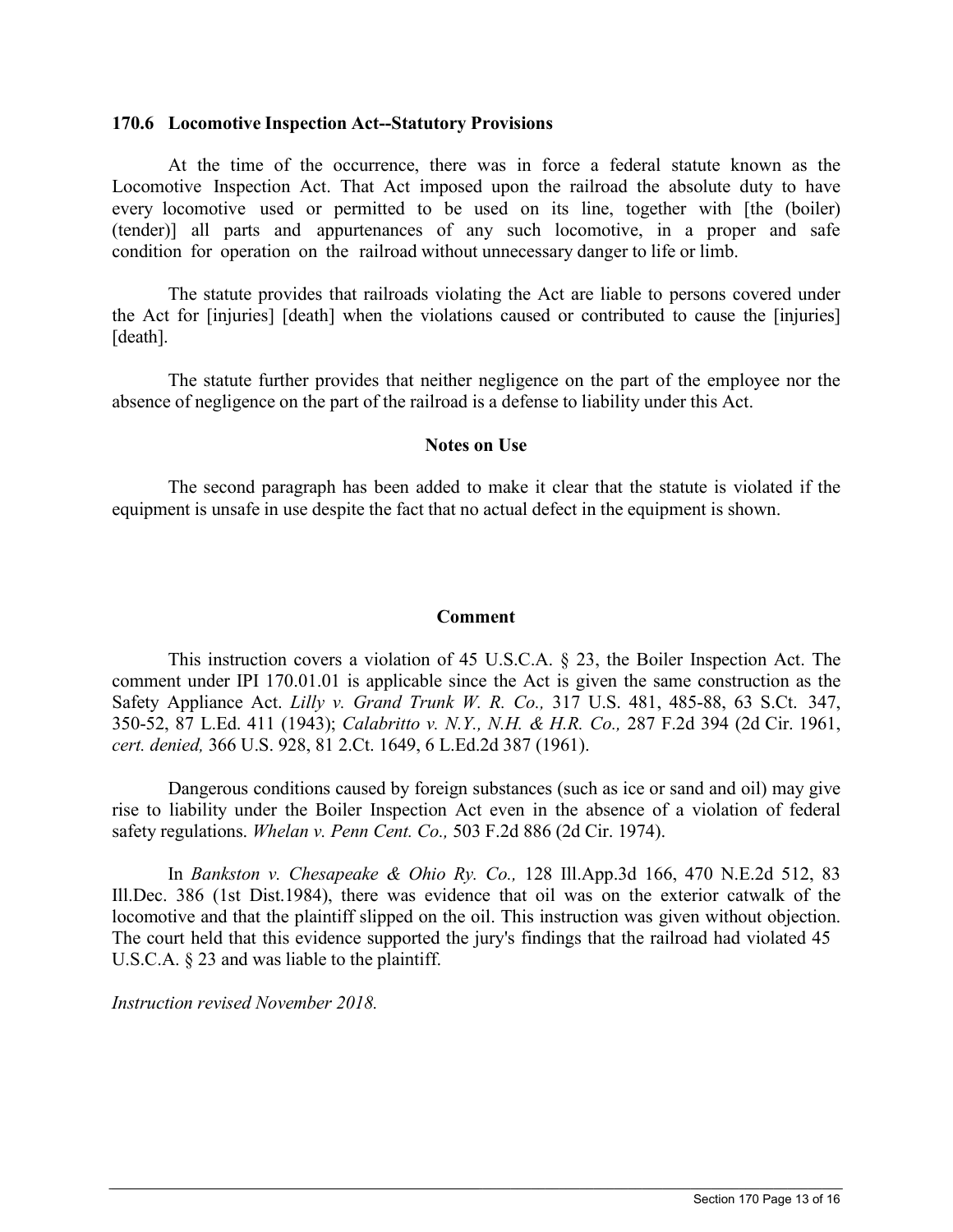## **170.6.1 Locomotive Inspection Act--Issues Made by the Pleadings**

[The plaintiff claims that he was injured and sustained damages while he was engaged in the course of his employment by the railroad.]

[The plaintiff claims that [decedent's name] was killed while [decedent's name] was engaged in the course of his employment by the railroad, and that [names of beneficiaries] sustained damages by reason of [decedent's name]'s death.]

The plaintiff further claims that the railroad violated the Locomotive Inspection Act in that the locomotive used or permitted to be used on its line together with [the boiler, tender, and] all parts and appurtenances of the locomotive was not in a proper and safe condition for operation on the railroad and was a danger to life or limb.

The plaintiff further claims that the alleged violation[s] of the Act caused, or contributed to cause, the [injury] [death].

The railroad [denies that it violated the Locomotive Inspection Act as claimed by the plaintiff] [and] [denies that the (plaintiff) (decedent) was engaged in the course of his employment for the railroad at the time of the alleged occurrence.

[The railroad further denies that any violation of the Act caused, or contributed to cause (any of the alleged injuries) (the death).]

[The railroad further denies that the plaintiff (was injured) (or) (sustained damages) (to the extent claimed).]

# **Notes on Use**

The former Boiler Inspection Act instructions did not include an issues instruction.

 $\_$  ,  $\_$  ,  $\_$  ,  $\_$  ,  $\_$  ,  $\_$  ,  $\_$  ,  $\_$  ,  $\_$  ,  $\_$  ,  $\_$  ,  $\_$  ,  $\_$  ,  $\_$  ,  $\_$  ,  $\_$  ,  $\_$  ,  $\_$  ,  $\_$  ,  $\_$  ,  $\_$  ,  $\_$  ,  $\_$  ,  $\_$  ,  $\_$  ,  $\_$  ,  $\_$  ,  $\_$  ,  $\_$  ,  $\_$  ,  $\_$  ,  $\_$  ,  $\_$  ,  $\_$  ,  $\_$  ,  $\_$  ,  $\_$  ,

The first two paragraphs are alternatives.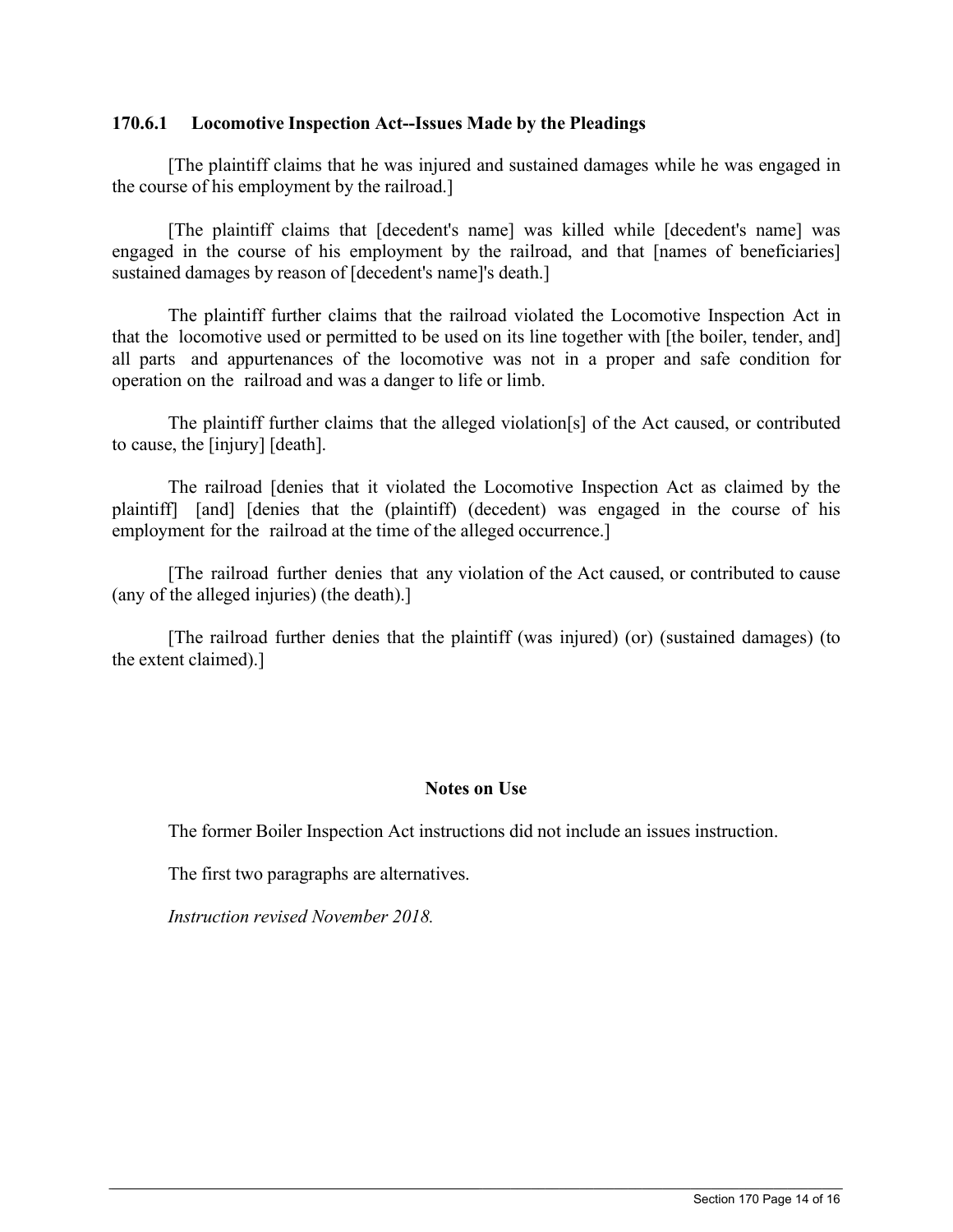## **170.6.2 Locomotive Inspection Act--Burden of Proof**

The plaintiff has the burden of proving each of the following propositions:

First, that the [plaintiff was injured] [decedent was killed] while the [plaintiff] [decedent] was engaged in the course of his employment by the railroad.

Second, that the railroad violated the Locomotive Inspection Act in one of the ways claimed by the plaintiff as stated in these instructions.

Third, that a violation of the Locomotive Inspection Act caused, or contributed to cause, [plaintiff's injury] [decedent's death].

If you find from your consideration of all the evidence that each of these propositions has been proved, then your verdict should be for the plaintiff. If, on the other hand, you find from your consideration of all the evidence that any of these propositions has not been proved, then your verdict should be for the railroad.

## **Notes on Use**

The former Boiler Inspection Act instructions did not include a burden of proof instruction.

 $\_$  ,  $\_$  ,  $\_$  ,  $\_$  ,  $\_$  ,  $\_$  ,  $\_$  ,  $\_$  ,  $\_$  ,  $\_$  ,  $\_$  ,  $\_$  ,  $\_$  ,  $\_$  ,  $\_$  ,  $\_$  ,  $\_$  ,  $\_$  ,  $\_$  ,  $\_$  ,  $\_$  ,  $\_$  ,  $\_$  ,  $\_$  ,  $\_$  ,  $\_$  ,  $\_$  ,  $\_$  ,  $\_$  ,  $\_$  ,  $\_$  ,  $\_$  ,  $\_$  ,  $\_$  ,  $\_$  ,  $\_$  ,  $\_$  ,